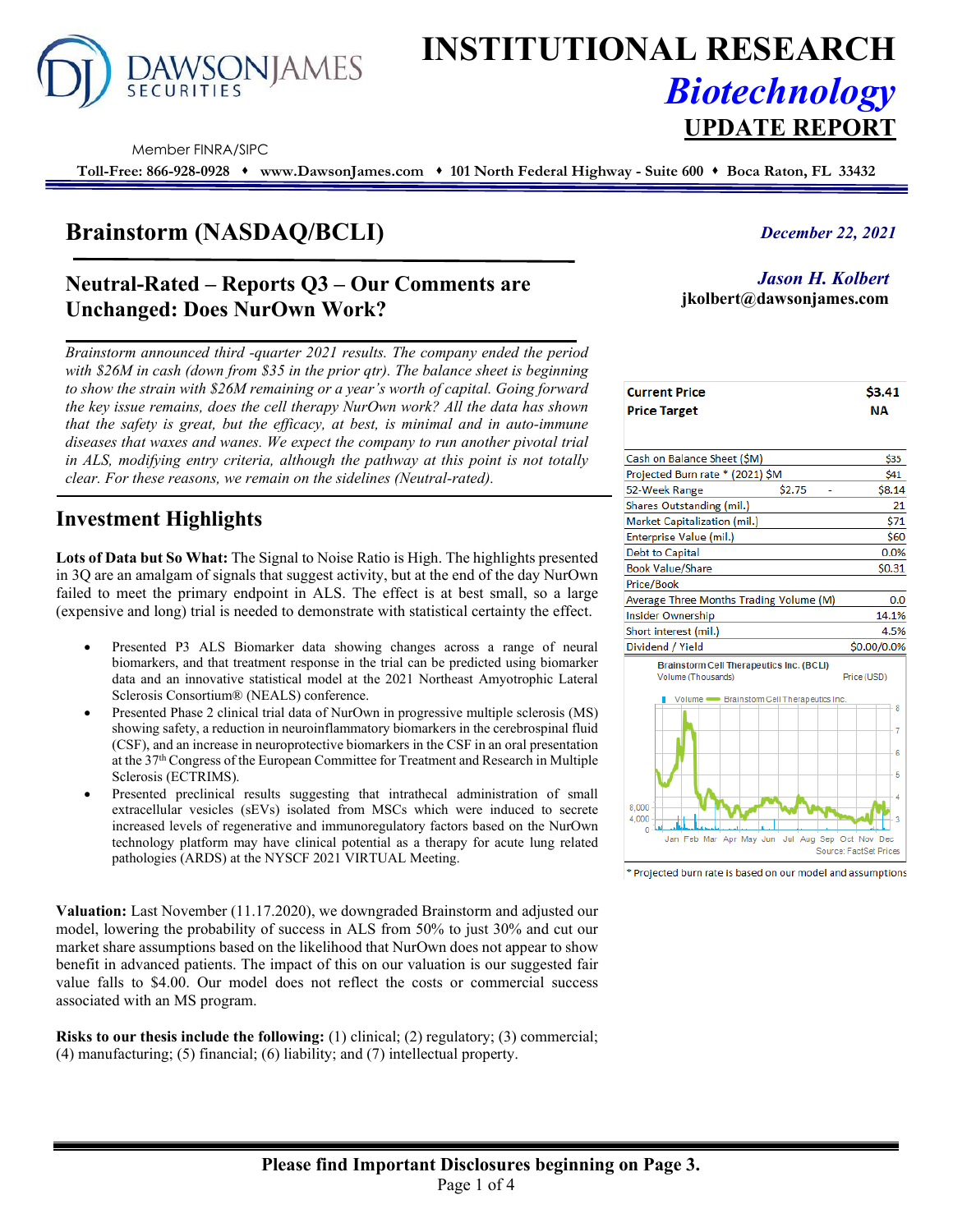

#### **Exhibit 1. Income Statement**

| Brainstorm Cell Therapeutics, Inc.: Income Statement (\$000) |           |           |         |                |                |                |           |                          |                |                          |                |                          |                |                |            |                |                  |                |
|--------------------------------------------------------------|-----------|-----------|---------|----------------|----------------|----------------|-----------|--------------------------|----------------|--------------------------|----------------|--------------------------|----------------|----------------|------------|----------------|------------------|----------------|
| <b>Brainstorm Cell Therapeutics.: YE Dec. 31</b>             | 2019A     | 2020A     | 1021A   | 2Q21A          | 3Q21A          | 4Q21E          | 2021E     | 1022E                    | 2Q22E          | 3Q22E                    | 4Q22E          | 2022E                    | 2023E          | 2024E          | 2025E      | 2026E          | 2027E            | 2028E          |
| Nurown™ (U.S. sales)                                         |           | $\sim$    |         |                |                | $\sim$         |           |                          |                |                          | $\sim$         |                          |                |                |            |                |                  |                |
| Nurown™ (EU sales)                                           |           |           |         |                |                |                |           |                          |                |                          |                | ۰                        |                |                |            |                |                  |                |
| Supportive Development Grant Revenue                         | $\sim$    |           |         |                |                |                |           |                          |                |                          |                |                          |                |                |            |                |                  |                |
| <b>Total Product Sales</b>                                   | 6.000     | . .       | a.      | . .            | <b>ALC</b>     | <b>Section</b> | ×.        | ×.                       | <b>Section</b> | . .                      | <b>Service</b> | <b>Section</b>           | <b>Section</b> | <b>Section</b> | <b>ALC</b> | <b>Section</b> | $\Delta \sim 10$ | <b>Section</b> |
| <b>Expenses</b>                                              |           |           |         |                |                |                |           |                          |                |                          |                |                          |                |                |            |                |                  |                |
| Cost of goods sold                                           |           | $\sim$    |         |                |                |                |           | $\overline{\phantom{a}}$ |                | ٠                        |                | $\overline{\phantom{a}}$ |                |                |            |                |                  |                |
| <b>COGS % of Revenue</b>                                     |           |           |         |                |                |                |           | 65%                      | 65%            | 65%                      | 65%            | #DIV/0                   | #DIV/0         | #DIV/0!        | #DIV/0!    | #DIV/0!        | #DIV/0!          | #DIV/0!        |
| Research and development                                     | 17.204    | 22,329    | 4.341   | 3,599          | 3.618          | 3.618          | 22,776    | 5.808                    | 5.808          | 5.808                    | 5.808          | 23,231                   | 23.696         | 24.170         | 24.653     | 25.146         | 25.649           | 26,162         |
| <b>R&amp;D % of Revenue</b>                                  |           |           |         |                |                |                |           |                          |                |                          |                |                          |                |                |            |                |                  |                |
| SG&A                                                         | 5.797     | 9,355     | 2,588   | 2,522          | 1,659          | 3,500          | 18,000    | 4,590                    | 4,590          | 4,590                    | 4,590          | 18,360                   | 18,727         | 19,102         | 19,484     | 19,873         | 20,271           | 20,676         |
| <b>SG&amp;A% of Revenue</b>                                  |           |           |         |                |                |                |           |                          |                |                          |                |                          |                |                |            |                |                  |                |
|                                                              |           |           |         |                |                |                |           |                          |                |                          |                |                          |                |                |            |                |                  |                |
| <b>Total expenses</b>                                        | 23.001    | 31.684    | 6.929   | 6.121          | 5.277          | 7.118          | 40.776    | 10.398                   | 10.398         | 10.398                   | 10.398         | 41.591                   | 42.423         | 43.271         | 44.137     | 45.020         | 45.920           | 46.838         |
| Oper. Inc. (Loss)                                            | (23,001)  | (31, 684) | (6,929) | (6, 121)       | (5,277)        | (7, 118)       | (40, 776) | (10, 398)                | (10, 398)      | (10, 398)                | (10, 398)      | (41, 591)                | (42, 423)      | (43, 271)      | (44, 137)  | (45,020)       | (45,920)         | (46, 838)      |
| Financial income expenses, net                               | (252)     | (127)     | 267     | 148            | 59             |                |           |                          |                |                          |                |                          |                |                |            |                |                  |                |
| Taxes on income                                              |           |           |         |                |                |                |           |                          |                |                          |                |                          |                |                |            |                |                  |                |
| Other income                                                 |           |           |         |                |                |                |           |                          |                |                          |                |                          |                |                |            |                |                  |                |
| <b>Pre-tax income</b>                                        | (23.253)  | (31.811)  | (6.662) | (6, 269)       | (5, 336)       | (7, 118)       | (40, 776) | (10, 398)                | (10, 398)      | (10.398)                 | (10, 398)      | (41, 591)                | (42, 423)      | (43.271)       | (44, 137)  | (45.020)       | (45.920)         | (46, 838)      |
| Income Tax Benefit (Provision)                               | $\sim$    | $\sim$    | $\sim$  | $\overline{a}$ | $\overline{a}$ | $\sim$         | $\sim$    | $\overline{\phantom{a}}$ | $\overline{a}$ | $\overline{\phantom{a}}$ | $\sim$         | $\sim$                   | $\sim$         |                |            |                |                  |                |
| <b>Tax Rate</b>                                              | 0%        | 0%        | 0%      | 0%             | 0%             | - 09           | 0%        | 0%                       | 0%             | 0%                       | - 0%           | - 0%                     | - 0%           | 0%             | 0%         | 0%             | 0%               | 0%             |
| <b>GAAP Net Income (loss)</b>                                | (23, 253) | (31, 811) | (6,662) | (6, 269)       | (5, 336)       | (7, 118)       | (25, 385) | (10, 398)                | (10, 398)      | (10, 398)                | (10, 398)      | (41, 591)                | (42, 423)      | (34, 617)      | (33, 103)  | (31,514)       | (29, 848)        | (46, 838)      |
| <b>GAAP-EPS</b>                                              | (0.32)    | (1.07)    | (0.19)  | (0.17)         | (0.15)         | (0.20)         | (0.70)    | (0.29)                   | (0.29)         | (0.28)                   | (0.28)         | (1.14)                   | (1.16)         | (0.94)         | (0.90)     | (0.85)         | (0.80)           | (1.29)         |
| Non GAAP EPS (dil)                                           | (0.32)    | (2.31)    | (0.19)  | (0.17)         | (0.15)         | (0.20)         | (0.70)    | (0.29)                   | (0.29)         | (0.28)                   | (0.28)         | (1.14)                   | (1.16)         | (0.94)         | (0.90)     | (0.85)         | (0.80)           | (1.25)         |
| Wgtd Avg Shrs (Bas) - '000s                                  | 21,906    | 29,848    | 35,791  | 36,319         | 36,305         | 36,309         | 36,181    | 36,312                   | 36,316         | 36,319                   | 36,323         | 36,318                   | 36,332         | 36,347         | 36,361     | 36,376         | 36,390           | 36,405         |
| Wgtd Avg Shrs (Dil) - '000s                                  | 21.906    | 29.848    | 35.791  | 36.319         | 36.355         | 36.391         | 36.214    | 36.428                   | 36.464         | 36,501                   | 36.537         | 36.482                   | 36.628         | 36,775         | 36.923     | 37,070         | 37.219           | 37,368         |

*Source: Dawson James estimates, company reports*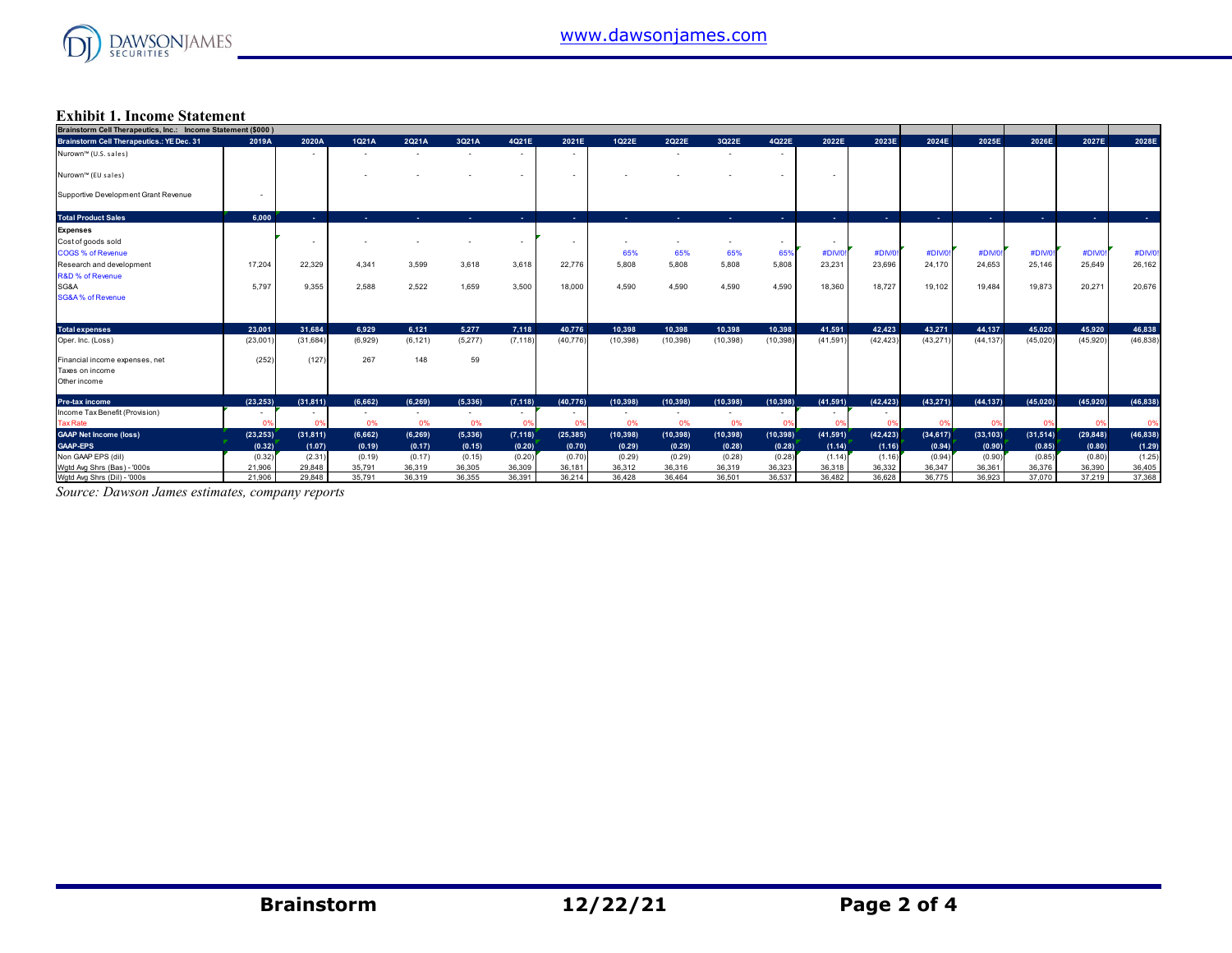

#### Companies mentioned in this report:

#### **Important Disclosures:**

#### **Price Chart:**



Price target and ratings changes over the past three years: Initiated – Buy – December 20, 2018 – Price Target \$12.00 Update – Buy – May 23, 2019 – Price Target \$12.00 Update – Buy – August 14, 2019 – Price Target \$12.00 Update – Buy – October 15, 2019 – Price Target \$12.00 Update - Buy – November 20, 2019 – Price Target \$12.00 Update - Buy – February 12, 2020 – Price Target \$12.00 Update - Buy – February 19, 2020 – Price Target \$14.00 Update - Buy – May 7, 2020 – Price Target \$14.00 Price Target Change - Buy – October 16, 2020 – Price Target \$25.00 Update - Buy – October 22, 2020 – Price Target \$14.00 Rating Change – Neutral – November 17, 2020 – Price Target NA Update – Neutral – February 22, 2021 – Price Target NA Update – Neutral – March 24, 2021 – Price Target NA Update – Neutral – April 26, 2021 – Price Target NA Update – Neutral – August 5, 2021 – Price Target NA Update – Neutral – December 22, 2021 – Price Target NA

Dawson James Securities, Inc. (the "Firm") is a member of the Financial Industry Regulatory Authority ("FINRA") and the Securities Investor Protection Corporation ("SIPC").

The Firm does not make a market in the securities of the subject company(s). The Firm has NOT engaged in investment banking relationships with BCLI in the prior twelve months, as a manager or co-manager of a public offering and has NOT received compensation resulting from those relationships. The Firm may seek compensation for investment banking services in the future from the subject company(s). The Firm has not received other compensation from the subject company(s) in the last 12 months for services unrelated to managing or co-managing of a public offering.

Neither the research analyst(s) whose name appears on this report nor any member of his (their) household is an officer, director or advisory board member of these companies. The Firm and/or its directors and employees may own securities of the company(s) in this report and may increase or decrease holdings in the future. As of November 30, 2021, the Firm as a whole did not beneficially own 1% or more of any class of common equity securities of the subject company(s) of this report. The Firm, its officers, directors, analysts or employees may affect transactions in and have long or short positions in the securities (or options or warrants related to those securities) of the company(s) subject to this report. The Firm may affect transactions as principal or agent in those securities.

Analysts receive no direct compensation in connection with the Firm's investment banking business. All Firm employees, including the analyst(s) responsible for preparing this report, may be eligible to receive non-product or service-specific monetary bonus compensation